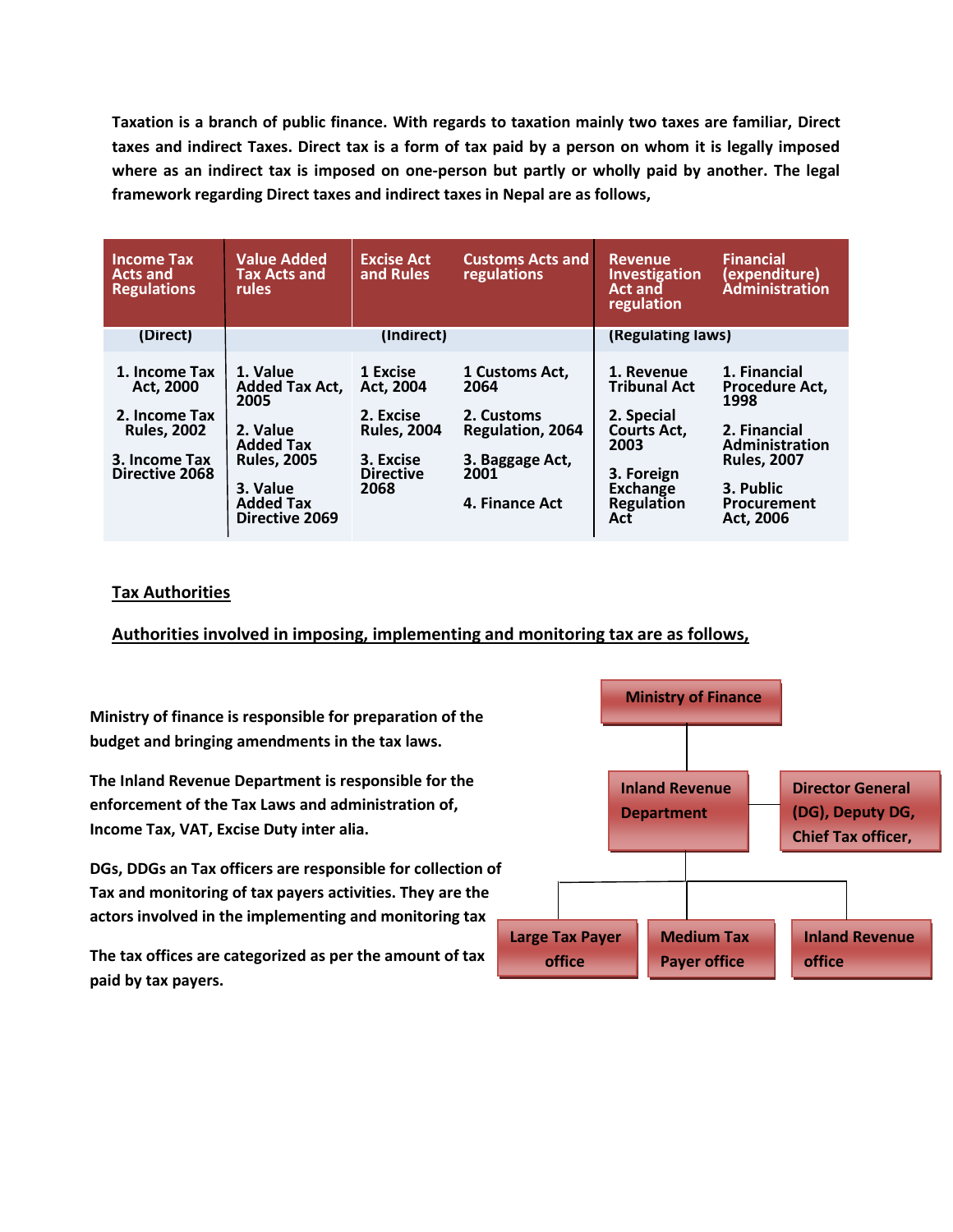#### **Tax Assessment, Administrative Review and Appeal**

**Self-assessment tax refers to any balance tax that has to be paid by a taxpayer on his assessed income. Income tax requires the taxpayer to keep record of various documents. The Income Tax officer can make amendments in the tax assessment where if the taxpayer are not satisfied with the amendment they can follow these procedures in the following institutions as mentioned below.**

### **Administrative Review (sec 114)**

**Appeal to Revenue Tribunal if these matters were not considered at the time In case a taxpayer is not satisfied with any decision of IRD or respective IRO or the Tax officer, it has to file an application, as first step, to IRD for an Administrative review. The tax payer has to submit an application including the sections, rules circulars, decisions of the court etc of taking decision.**

#### **Appeal In the Revenue Tribunal**

**If the taxpayer is dissatisfied with the outcome of the administrative review, it may file an appeal at Revenue Tribunal established under Revenue Tribunal Act, 2031 acc. Sec 116**

# **Appeal at the Supreme Court Sec 8(Revenue Tribunal Act)**

**If the taxpayer is dissatisfied with the outcome of the Revenue Tribunal, it may file an appeal at Supreme Court under grounds such as error of jurisdiction; error in procedure; error in evaluation of evidence; and gross error of law.**

| Where?         | <b>Respective IRD</b>                |
|----------------|--------------------------------------|
| How?           | <b>Filing an Application to IRD</b>  |
| When?          | 30 days after receiving the notice   |
| Sec 115 (1)    |                                      |
|                | 30 days if the application could not |
|                | be submitted due to unavoidable      |
|                | circumstances.                       |
|                | Sec 115 (3)(a)                       |
|                |                                      |
| <b>Deposit</b> | % of the disputed amount and full    |
| Sec 115 (6)    | amount of the undisputed amount.     |

| <b>Where? Sec</b> | <b>Respective Revenue tribunal</b>          |
|-------------------|---------------------------------------------|
| 116               |                                             |
| How?              | <b>Filing an Application to the Revenue</b> |
|                   | <b>Tribunal</b>                             |
| When?             | 35 days after receiving the notice          |
| Sec 9(4)          |                                             |
|                   | 15 days if the application could not        |
|                   | be submitted due to unavoidable             |
|                   | circumstances. (Sec. 223 of Civil           |
|                   | <b>Procedure Code2074)</b>                  |
| <b>Deposit</b>    | 50% of the total amount                     |
| Sec 9 (1)         |                                             |

| Where?         | <b>Supreme Court</b>                                                                                                            |
|----------------|---------------------------------------------------------------------------------------------------------------------------------|
| How?           | Filing an Application to the<br><b>Supreme Court</b>                                                                            |
| When?          | 30 days after receiving the notice<br>15 days if the application could<br>not be submitted due to<br>unavoidable circumstances. |
| <b>Deposit</b> | <b>None</b>                                                                                                                     |